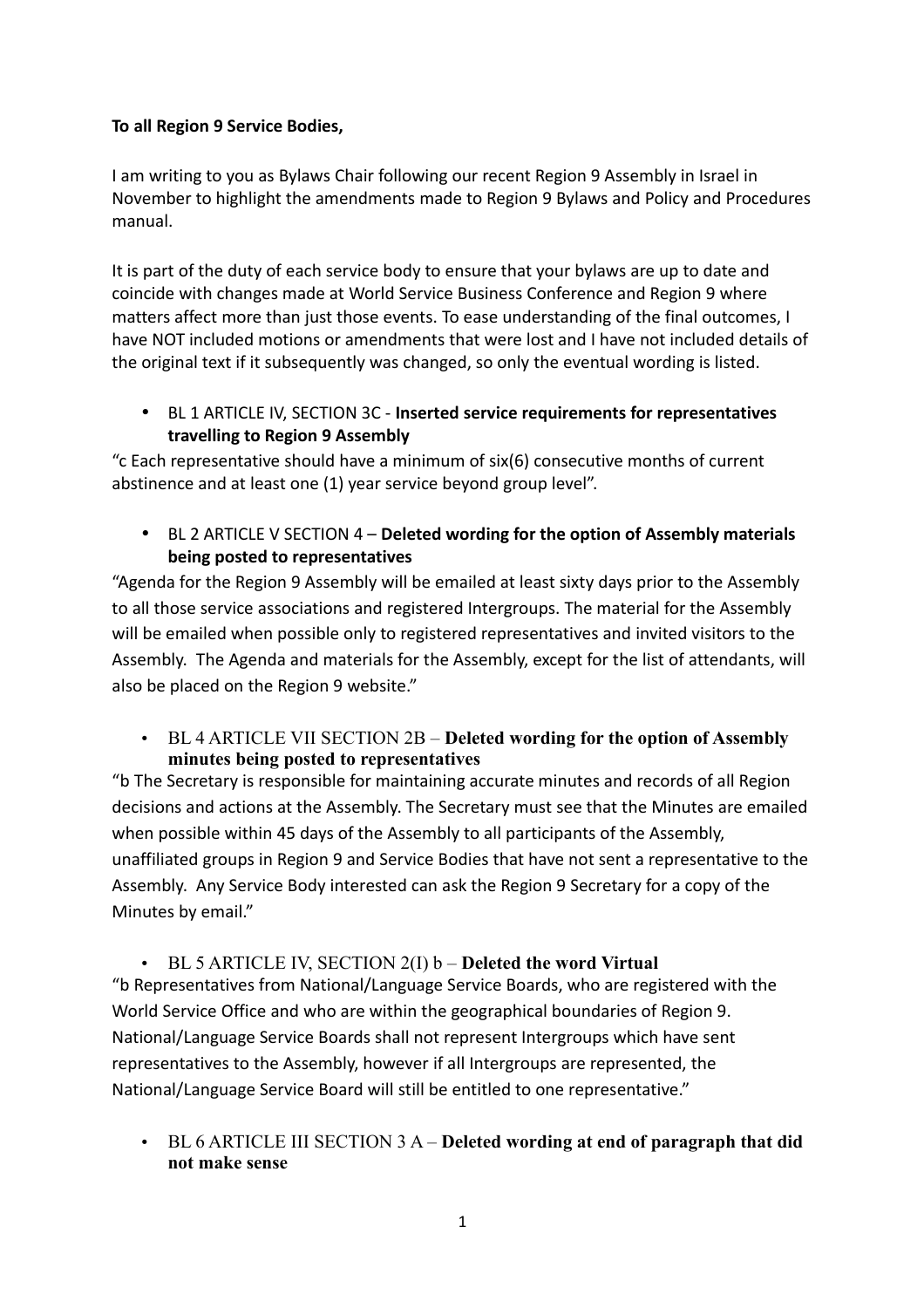"a A National/Language Service Board shall be a duly registered service body with the purpose of dealing with issues that require a combination of membership and financial resources of Intergroups and Groups in a country/countries. The National/Language Service Board shall serve and be responsible and accountable to these Groups and Intergroups."

• BL 7 ARTICLE IX, SECTION 7 – **Added in that the Banker should be guided by the Twelve Concepts of OA**

"To be eligible the nominees for the position of Banker shall have where possible at least one year of current abstinence and at least two years of service beyond group level at the time of election. In the event of a candidate with these qualifications not being present a candidate who does not have these qualifications can be elected provided that they comply with ARTICLE IV - Section 3 c and can demonstrate that they have a good record of service to the Fellowship, and faithful adherence to the Twelve Steps, Twelve Traditions and Twelve Concepts of OA."

• BL 8 ARTICLE VII SECTION 3 H – **Inserted abstinence and service requirements for Region 9 officers selected to travel as delegate or alternate delegate to WSBC**  "h Each officer of Region 9 who will be selected as a delegate or alternate for the World Service Business Conference should comply with the requirements in the OA Inc. Bylaws, Subpart B, Article X, Section 3c 1. Current requirements are one (1) year current abstinence and at least two (2) years of service beyond the group level."

- BM A SECTIONS I, APPENDIX B AND CONTENTS PAGE **Renamed the document "Assembly Procedures and Suggestions" to "Procedures and Suggestions for Hosting Region 9 Assembly and Convention"**
- BM B SECTION II CHAIRPERSON **Inserted wording under Job Description and Duties**

# Chairperson....

-Attends functions within the Region, where budget allows, "or at the expense of the country hosting the event"

• BM C SECTION II – **Deleted wording for the possibility of receiving minutes by post; replaced the words "tape recorder" with "recording device"**

# "SECRETARY....

MINUTES OF THE ASSEMBLY.....

...2. A recording device may be used if required.....

...6. The minutes are then distributed to all registered service bodies in R9 and to those members present at the Assembly by email ."

• BM D SECTION II – **Deleted wording for possibility of receiving Assembly materials by post**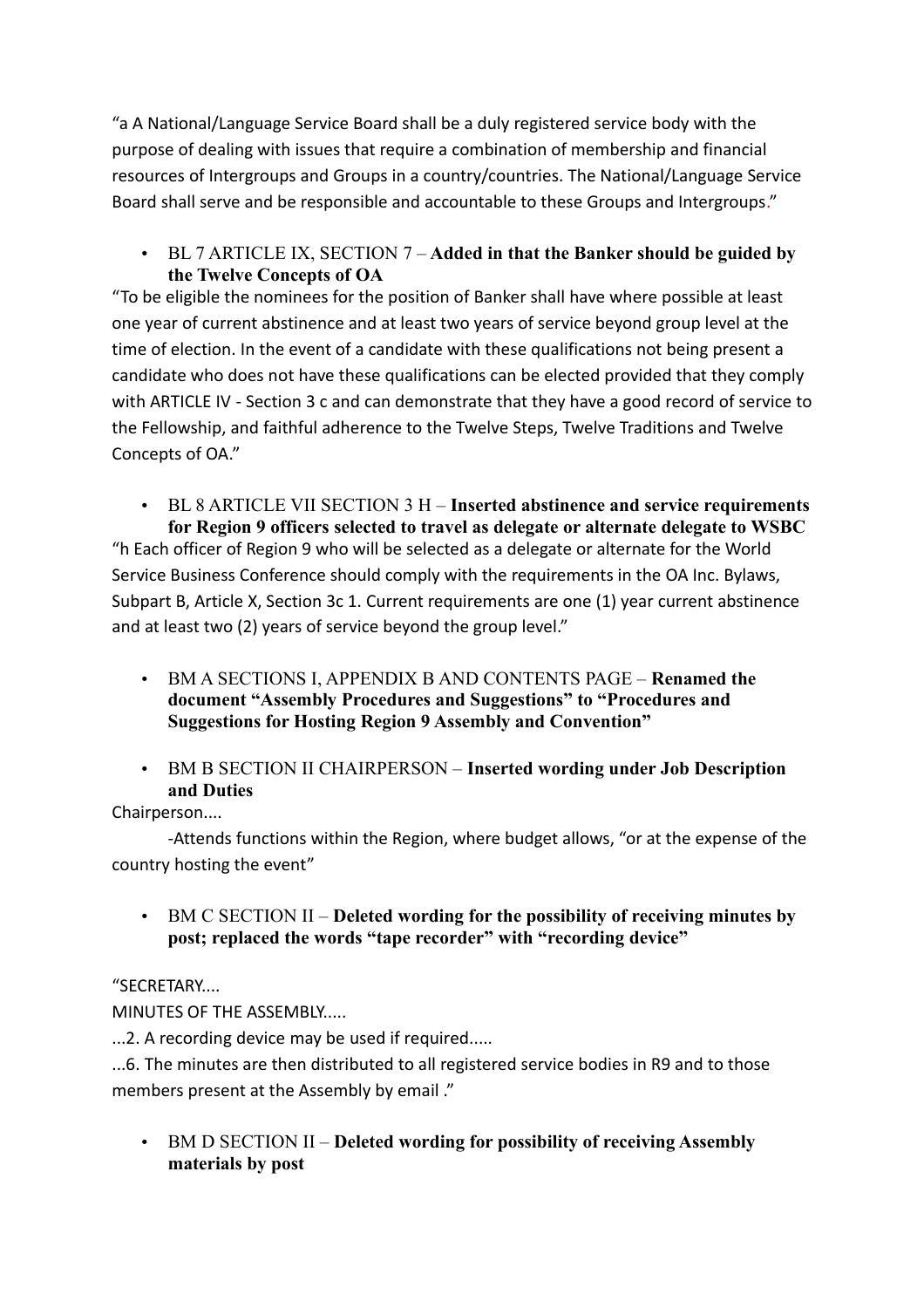"2. Receive the Assembly Materials Binder before the Assembly.

Materials relating to the business that is to be carried out during the Assembly will be sent out before the Assembly takes place. The representative should read those materials (they will include information on the motions that are to be voted upon) and, if possible, discuss them with the service body they represent. The service body has the right to instruct its representative according to the way they should vote. However, as new information and amendments to the motions may appear during the Assembly, most service bodies allow their trusted representatives to make the final decision as to the voting during the Assembly itself."

• BM E SECTION V FINANCE AND BUDGET – **Renamed Translation Fund to Translations/Projects fund; Deleted wording to clarify that translation fund is no longer a loan; Added dates of deadline for payments of such funds**

"TRANSLATION/PROJECTS FUND

Move to establish a Translation/Projects fund that will include the translation fund money and

additional amount of money that will be allocated in the budget for general purposes such as translation, PI, PO etc. (2012s)

After adopting the Budget for Translation/Projects at the Region Nine Assembly, application forms will be sent out with the minutes of the Assembly. The Treasurer will then send a

reminder (via the Secretary) to all service bodies by email by 1 st December and 1 st May.

These applications must be sent to the Treasurer by 1 st February and 1 st July of the following year. The board is authorised to make a decision on the allocation of the

Translation/Projects budget by 1 st March and 1 st August. Consideration will be given by order of priority as follows:(2012e)

Service Boards

a) who currently do not have anything translated in their language

b) are interested in translating The Twelve Steps and Twelve Traditions of Overeaters

## Anonymous (amendes 2012 and y requesting such funds

a) Include that in the application, a list of material that has already been translated in that language

b) List the amount of money received in the past from the WSO and for translation of which OA literature; and if requesting at the present any financial assistance from WSO

c) Make a substantive contribution to the cost and give details in the application. The appropriate forms are available from the Secretary. (2004f)(amended 2008b)

d) The officers will consider the applications and make payments by April 30<sup>th</sup> and

September 30<sup>th</sup> "

• BM F SECTION VII SERVICE BODIES – **Deleted and inserted wording to clarify groups can assist emerging groups financially only if they have funds available.**

**"**NEW GROUPS & CONTACT WITHIN REGION 9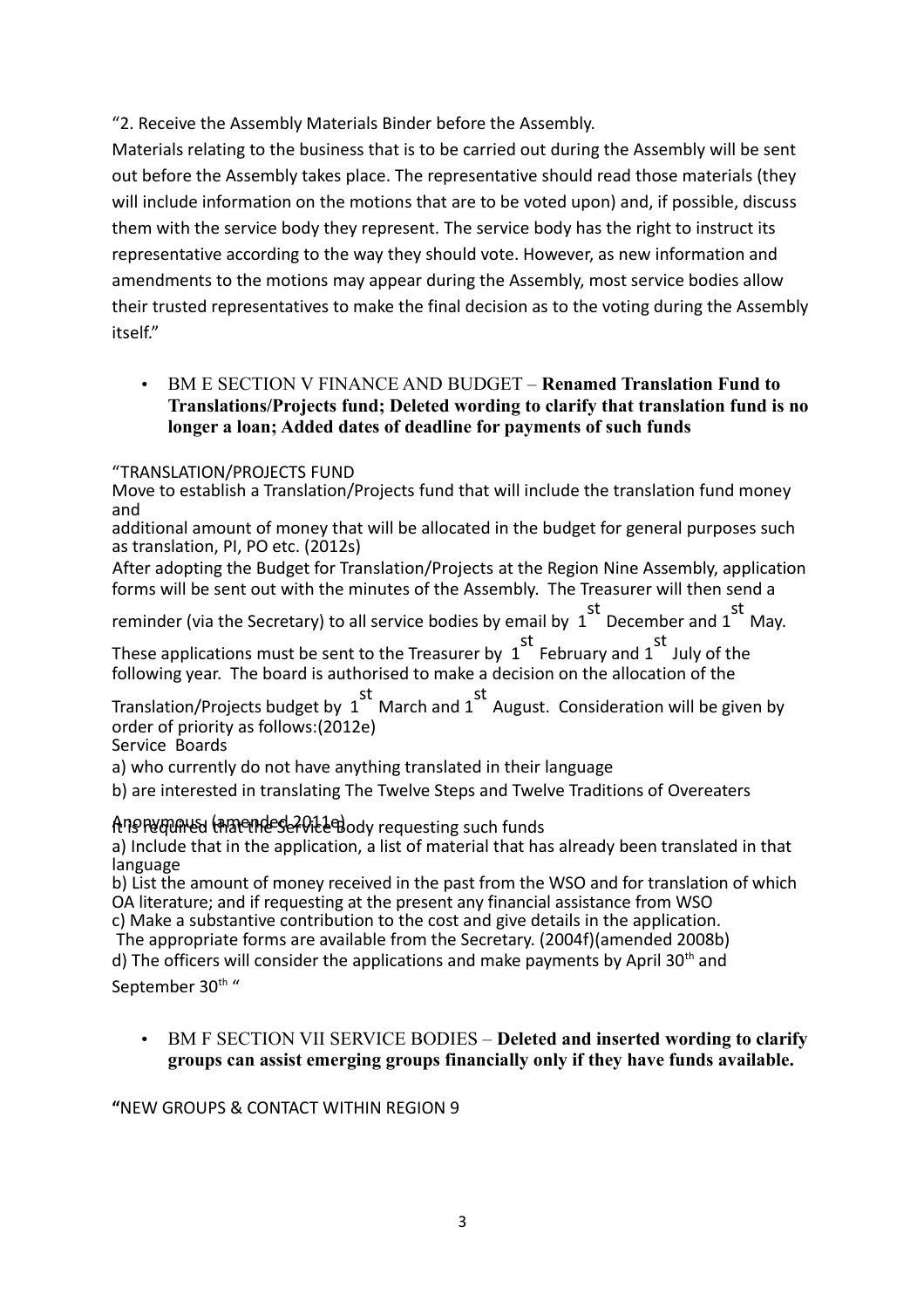When new groups emerge in R9 the Chair and Trustee will encourage neighbours to help each other and use money from their budget, if available, to promote service visits from an existing IG or NSB to these new areas of OA activity. (1996g)"

# • BM G SECTION VI WEBSITE – **Renamed Translation Fund as General Assistance Fund; clarified wording in paragraph**

"ACQUIRE WEBSITE FOR REGION 9 & COMMITTEE ESTABLISHED TO AGREE

CONTENT & DESIGN

Region 9 will register/purchase the domain name " OARegion9.org Cost: £20/year (\$30/year to buy domain name); usually paid 2 years in advance (monthly) + £50 for source (to keep it running), DNS Service (£80 per year?) (2000b)

Motion adopted to establish a Region 9 web site. A committee will be set up to agree content and technical design.

Committee members will include

-content editor

-technical editor

who will liaise with the Region 9 Board. (2001c)

NB The Re[g](http://www.oaregion9.org/)ion 9 website address has now been revised to :- www.oaregion9.org

PUBLICATIONS POLICY

Every registered Service Body within Region 9, as well as the WSO or other Regions, can submit material to place on the Region 9 website. (2008l)

The Region 9 website should include a document explaining the procedure for application to the Region 9 General Assistance fund. (2009a)

MAINTAINING ANONYMITY

The Region 9 Electronic Communications Committee Chair and the Region 9 Secretary will ensure anonymity is maintained when publishing material from registered Service Bodies within Region 9, WSO or other Regions. (2008m)

NOTIFICATION FOR FUNDING FOR TRANSLATION

The Region 9 Website should include the "Notification concerning Application for The General Assistance Fund (includes financial assistance for translations and printing) as attached to this motion. (2010a) (2013f)

The Region 9 Website should include the document "How do service bodies trying to translate OA literature apply for financial assistance from Region 9?" (Refer Appendix) (2010c)"

### • BM H SECTION II CHAIRPERSON – **Added wording concerning Region Chair attending RCC meetings**

### CHAIRPERSON:

The Chairperson is elected by the Region 9 Assembly for a period of two years and fills a variety of duties....

..."- Participates in the Region Chairs Committee (RCC), and attends RCC face-to-face meetings when possible (2013g)"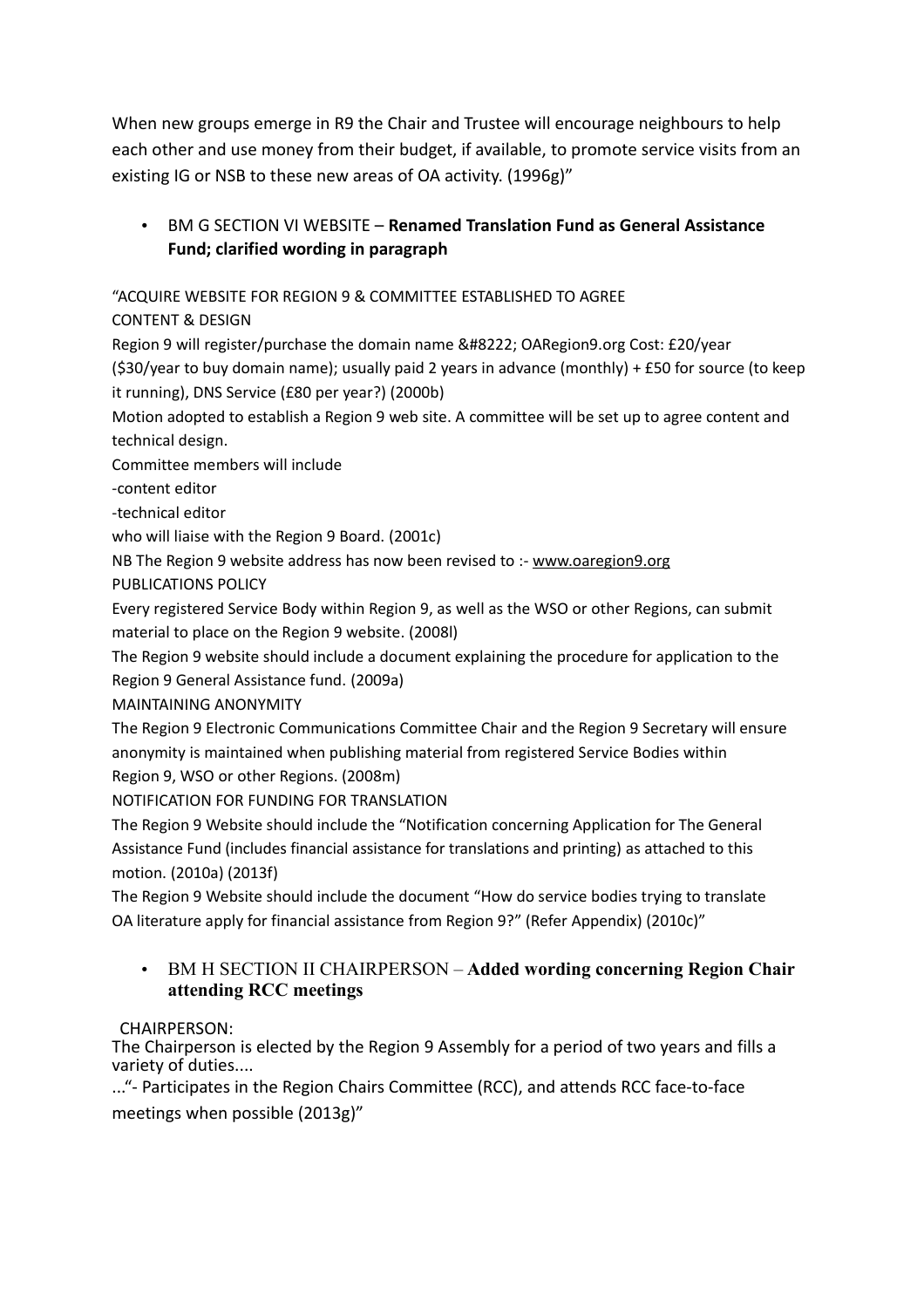### • BM I SECTION IX FUNDING FOR REGION 9 DELEGATES – **Added wording to clarify the service of Region 9 delegates for WSBC**

"The delegate/s representing Region 9 as a whole will be expected to take on service such as:

- 1) be part of the Reference Subcommittee at WSBC
- 2) be a Region Appeals Committee Member at WSBC
- 3) be in charge of the Region 9  $7<sup>th</sup>$  Tradition Item/s for sale (if R9 Finance Committee member is unable to do this) at WSBC
- 4) to continue throughout the coming year in giving service to R9 (R9 Chair will assign tasks)"
	- BM J SECTION V FINANCE AND BUDGET **Inserted wording to clarify reimbursement procedures for board members**

### 1. R9 Board members' reimbursement:

R9 board members are being reimbursed for travel expenses, accommodation and food when attending the R9 A&C and WSBC. Basically, every board member is encouraged to choose the least expensive way that works when it comes to travel/accommodation/food. 1.1 R9 A&C:

The R9 assembly starts on a Wednesday afternoon and board members will be reimbursed for accommodation starting Wednesday night. However, when a board member has a long trip and maybe even a change of time zones, the board may decide, prior to the Assembly, to reimburse that member for an additional night (Tuesday night) in order to settle in properly. Food is usually included in the accommodation fee, however, if this is not the case, the board members will be reimbursed for three meals a day.

1.1.1 A Representative acting as 'stand in' for one of the board members:

In case a board member (secretary or treasurer) cannot perform their duties at the R9 assembly, a representative will be asked to step in. If the representative in question does not receive funding from their service body, he or she will be reimbursed for travel expenses, and accommodation and food for the duration of the assembly.

1.1.2 A Visitor acting as 'stand in' for one of the board members:

In case a board member (secretary or treasurer) cannot perform their duties at the R9 assembly, a visitor may be asked to step in. If the visitor in question does not receive funding from their service body, he or she will be reimbursed for travel expenses, and accommodation and food for the duration of the assembly.

 1.1.3 An OA member (who is neither a representative nor a visitor) acting as a 'stand in' for one of the board members:

In the event that a board member (secretary or treasurer) knows, prior to the R9 A&C, that he or she cannot attend the assembly the R9 board may ask an OA member to step in. The OA member in question needs to meet the abstinence requirements and the service requirements according to the R9 Bylaws and will be reimbursed for travel expenses, and accommodation and food for the duration of the assembly.

1.1.4 Parliamentarian at the R9 A&C:

The Parliamentarian will be reimbursed for travel expenses, and accommodation and food for the duration of the assembly.

1.2 WSBC:

The WSBC starts on a Monday; in order to settle in properly and considering the different time zones, R9 board members will be reimbursed for a total of seven nights starting with the Sunday night. Breakfast may be included in the room fee, so the board member will be reimbursed for two additional meals per day (lunch and dinner). The same reimbursement rules apply if the R9 board is sending an OA member other than the secretary or treasurer to WSBC to represent R9 as a whole.

1.3 Treasurer's duty: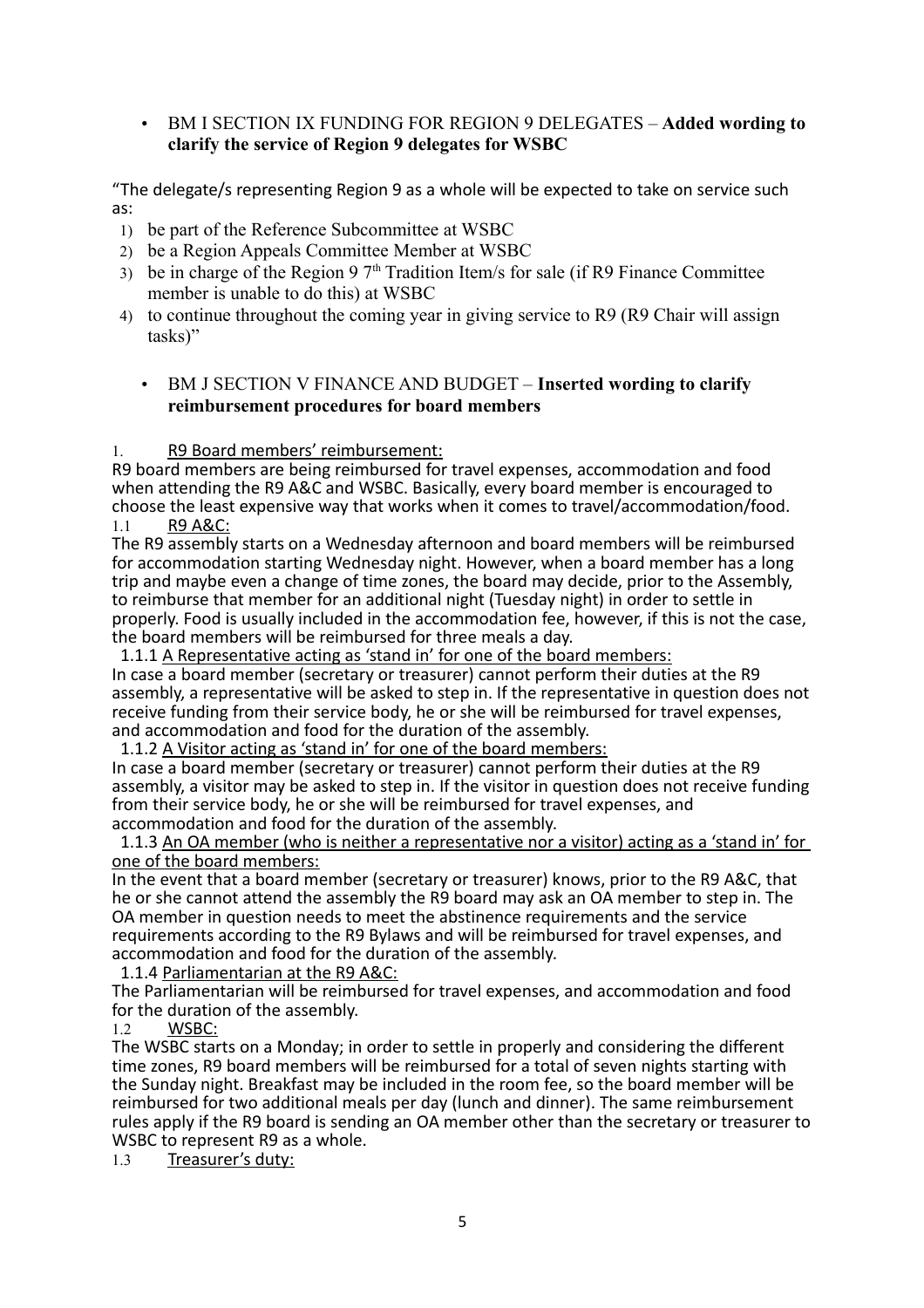Approximately six months prior to every assembly/conference, the treasurer informs the R9 board members and parliamentarian about the current reimbursement situation. Also, it is the responsibility of the treasurer, to inform those representatives of the R9 Assembly & Convention who receive financial assistance of the details. If there is a 'stand in', it is also the Treasurer's duty to inform this person of the current reimbursement situation"

• BM L SECTION IX REGIONAL DELEGATES TO WSBC – **Inserted wording for qualifications for R9 delegates travelling to WSBC**

## **"**QUALIFICATIONS FOR R9 DELEGATES TO WSBC

All delegates to WSBC shall have at least one year of current abstinence and at least two years of service beyond group level"

• BM M SECTION V FINANCE AND BUDGET – **Deleted wording "delegates"and Inserted "representatives"**

## "FINANCIAL ASSISTANCE FOR REPRESENTATIVES TO REGION 9 ASSEMBLY

Financial assistance be granted to representatives of Region 9 service bodies and R9 Committee Chairs travelling to Region 9 Assemblies. Draft claim form approved. (1985b)

• BM N SECTION V FINANCE AND BUDGET – **Added wording to include that Region 9 Committee Chairs can also apply for funding for travelling to R9 Assembly and Convention**

### "FINANCIAL ASSISTANCE FOR REPRESENTATIVES TO REGION 9 ASSEMBLY

Financial assistance be granted to representatives of Region 9 service bodies and R9 Committee Chairs travelling to Region 9 Assemblies. Draft claim form approved. (1985b)"

• Emergency Business Motion 1 SECTION II BOARD POSITIONS AND DUTIES – **Inserted and deleted wording clarifying Bankers job description** 

### "BANKER

The Region 9 Banker is not a Board position.....

..The Banker's service is overseen by the Region 9 Treasurer and works in conjunction with the Treasurer. The Banker receives all 7th Tradition Contributions, and sends out receipts in reply (usually by email) and at the same time copies in the treasurer. Arranges cheques to be signed and forwarded to the registered Region 9 bank account signatories. Is ideally a signatory for the Region 9 bank

account. Maintains a list of all incoming and outgoing financial transactions of the bank account and sends this to the Region 9 Chair and Treasurer monthly. Carries out duties on behalf of the Treasurer. Receives, maintains and reconciles the bank statement and ensures the

Region 9 Chair, Treasurer and Accountant receive a copy monthly. (2012o)"